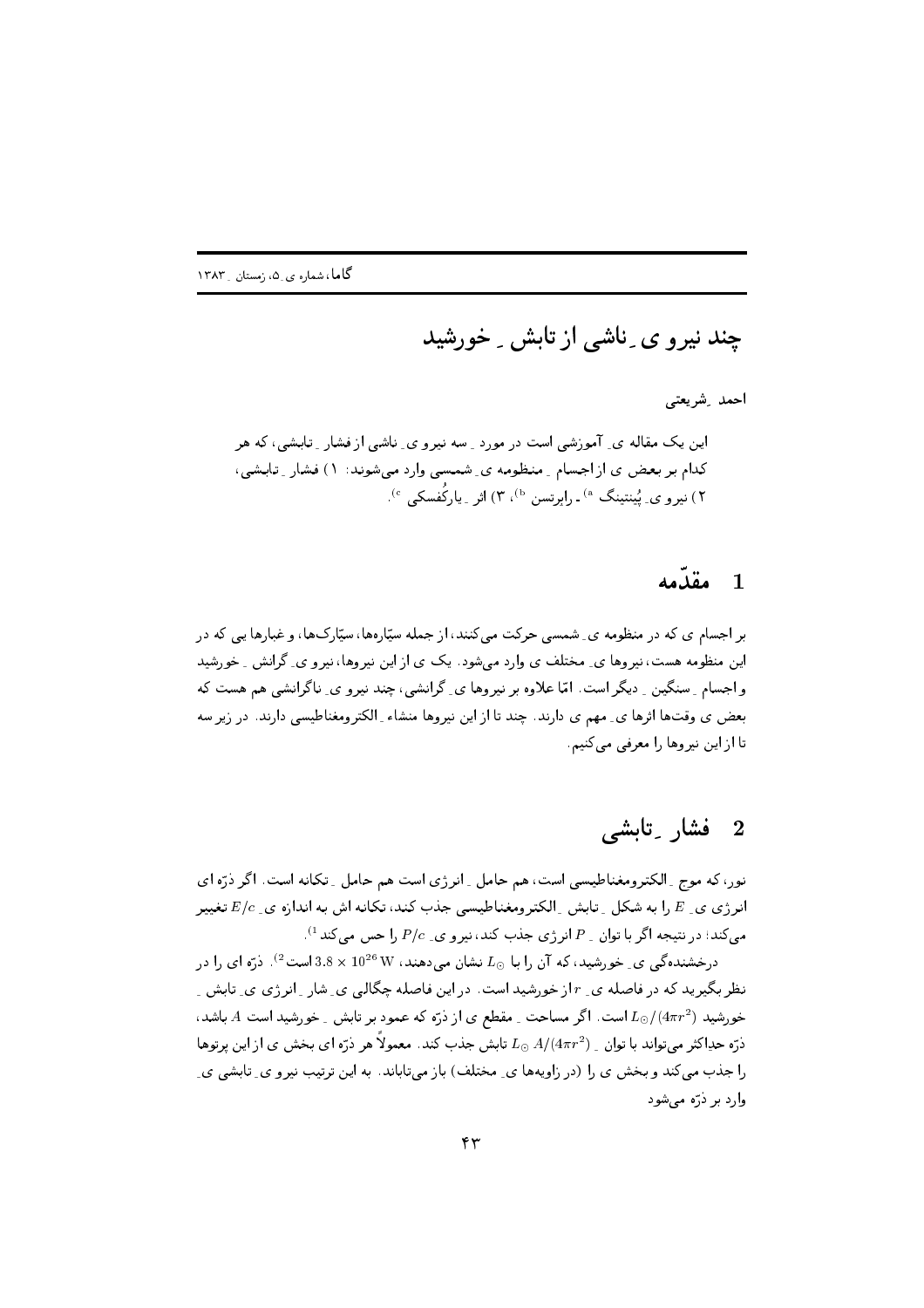$$
\mathbf{F}_{\rm rad} = \frac{L_{\odot} A \alpha}{4\pi r^2 c} \hat{\mathbf{r}},\tag{1}
$$

که در این جا  $\alpha$  ضریب ِ پی ِنُعد ی است که پستهگی به این دارد که ذرّه چه مقدار از تابش را جذب می کند و چه مقدار را در چه زاویهها یی باز می تاباند. اگر چگالی ی ِ دْرة p و حجم \_ آن V باشد، نیرو ی گرانشی ای که خورشید بر این درّه وارد میکند هست

$$
\mathbf{F}_{\text{grav}} = -\frac{G M_{\odot} \rho V}{r^2} \hat{\mathbf{r}}.
$$
 (2)

دقت کنید که نیرو ی ِ گرانشی به سمت ِ خورشید است، امّا نیرو ی ِ فشار ِ تابشی به سمت ِ بیرون از خورشید است. نکته ی ِ مهم این است که نسبت ِ عددی ی ِ این دو نیرو مستقل از r است.

$$
\beta := \frac{F_{\text{rad}}}{F_{\text{grav}}} = \frac{1}{4\pi} \cdot \frac{L_{\odot}}{G M_{\odot} c} \cdot \frac{A \alpha}{\rho V}.
$$
\n(3)

اگر  $V^{-1}V^{-1}$  به اندازه ی ِ کافی بزرگ باشد این کسر بزرگتر از 1 است. مثلاً برا ی ِ یک کره داریم و از این جا $A/V = 3/(4a)$ 

$$
\beta = \frac{3 L_{\odot} \alpha}{16 \pi G M_{\odot} c} \cdot \frac{1}{a \rho}
$$
  
= 5.6 \times 10^{-4} \cdot \frac{1}{a \rho}  
= 5.6 \times \frac{1}{\hat{a} \hat{\rho}}. (4)

که در این جا

$$
a = \hat{a} \times 10^{-7} \,\mathrm{m},\tag{5}
$$

$$
\rho = \hat{\rho} \times 10^3 \,\mathrm{kg\,m}^{-3}.\tag{6}
$$

 $\beta$  از این جا واضح است که برا ی ِ کرهها یی به ابعاد ِ حدود ِ 1nm و چگالبی ی ِ حدود ِ آب،  $\beta$ می تواند بزرگ تر از 1 باشد، که یعنی فشار ِ تابشی می تواند ذرّه را از خورشید دور کند. باد ِ خورشیدی دقیقا یعنی ذرَّهها یی که به دلیل ِ این نیرو از خورشید به سمت ِ بیرون میوزند.

اکنون دوباره به این نکته توجّه کنیم که هم نیرو ی ِ فشار ِ تابشی و هم نیرو ی ِ گرانش ِ خورشید متناسب اند با  $r^{-2}$  . پس مجموع ِ این دو نیرو را میتوانیم به این شکل بنویسیم:

$$
\mathbf{F} = \mathbf{F}_{\text{grav}} + \mathbf{F}_{\text{rad}} = \frac{G M_{\odot} \rho V}{r^2} (\beta - 1) \hat{\mathbf{r}}.
$$
 (7)

به این ترتیب، اگر 8 به اندازه ی ِ کافی بزرگ باشد (و هنوز کوچکتر از 1)، آن وقت برا ی ِ چنین ذرّہ ای معادله ی ِ حرکت درست مانند ِ معادله ی ِ حرکت ِ ذرّہ ای است در یک میدان ِ گرانش ِ ضعيف شده.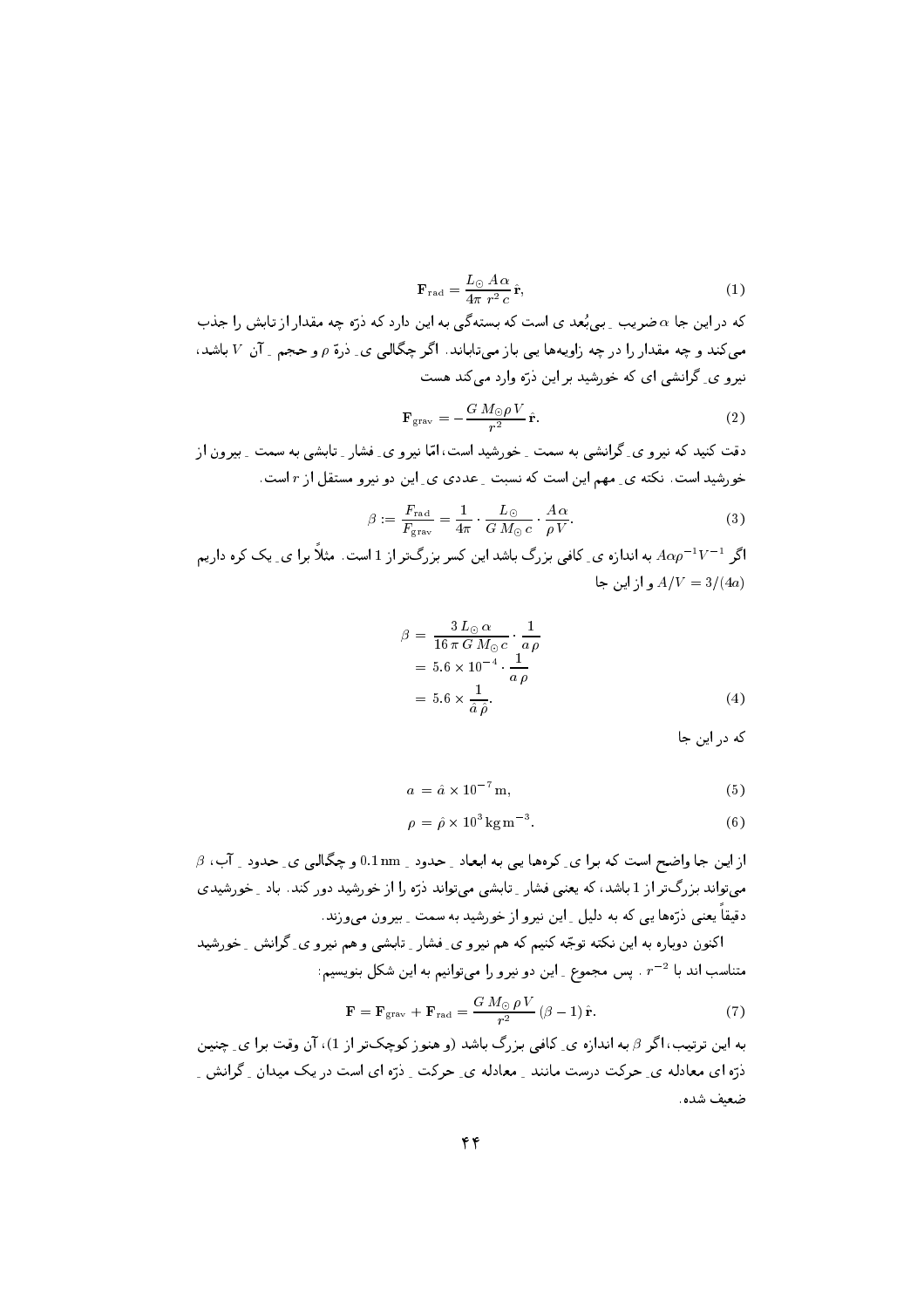ذرّہ ای را در نظر بگیرد که دور \_خورشید می گردد. اگر میداء \_ مختصهها را مرکز \_خورشید بگیریم، تکانه ی ِ زاویهای ی ِ آن می شود mr × v . اگر تنها نیرو ی ِ وارد بر ذرّه نیرو ی گرانش ِ خورشید باشد، این تکانه ی ِ زاویهای ی ِ مداری پایسته است. فشار ِ تابشی ی ِ خورشید هم، همان طور که در بالا دیدیم، یک نیرو ی ِ مرکزی است، پس آن هم تکانه ی ِ زاویهای ی ِ مداری ی ِ دْرَّه را تغییر تمی،دهد. اکنون دقّت کنیم که تابش ِ خورشید درّه را گرم می کند. فرض کنید درّه به شکل ِ کره ای باشد که در نتیجه ی ِ در آشامیدن ِ تابش ِ خورشید به طور ِ یکنواخت گرم شده است. این کره، در دستگاه ِ سکون اش، به طور ِ همسانگرد تابش میکند (تابش ِ گرمایی). امّا ذرّه در دستگاه ِ سکون \_ خورشید با سرعت \_ v حرکت می کند، و می دانیم که اگر جسم ی در دستگاه \_ سکون اش همسانگرد تابش کند، از دید ِ ناظر ی که ذرّه را متحرک میبیند همسانگرد تابش نمیکند. پس، تابش که مایی ی درّه ای که آن را تابش خورشید گرم کرده، در دستگاه مسکون عورشید، همسان گرد نیست ـ بیش تر ِ تابش به سو یی است که بردار ِ v نشان می دهد. فشار ِ ناشی از گسیل ِ این تابش در جهت \_ خلاف \_ v است. يس نيرو يبي در جهت \_ v- به ذرّه وارد ميشود . مي توان نشان داد که این نیرو، که نیرو ی ِ یُبنتینگ ـ رابرتسُن نام دارد، برابر است با

$$
\mathbf{F}_{\mathrm{PR}} = -\beta \frac{GM_{\odot}m}{r^2} \cdot \frac{1}{c} \left(v_r \hat{\mathbf{r}} + \mathbf{v}\right).
$$
 (8)

در این جا 8 همان نسبت <sub>-</sub> نیرو ی ِ فشار <sub>-</sub> تابشی به نیرو ی ِ گرانشی است. دو نکته در باره ی ِ این نیرو: ۱) این نیرو متناسب با  $v/c$  است، که نشان می دهد این نیرو یک اثر ۳ نسبیّتی است؛ ۲) گشتاور ی که این نیرو وارد می کند صفر نیست:

$$
\mathbf{N} := \mathbf{r} \times \mathbf{F}_{PR} = -\frac{\beta G M_{\odot}}{c r^2} \mathbf{r} \times (m \mathbf{v}) = -\frac{\beta G M_{\odot}}{c r^2} \mathbf{L},\tag{9}
$$

و چون

$$
N = \frac{dL}{dt},\tag{10}
$$

داريم

$$
\frac{d\mathbf{L}}{dt} = -\frac{\beta GM_{\odot}}{c r^2} \mathbf{L}.
$$
\n(11)

از این جا می توان نتیجه گرفت که ۱) جهت ِ L ثابت است (زیرا L با L همراستا است)، و ۲) اندازه ی ِ L با گذشت <sub>-</sub> زمان کم می شود:

$$
\frac{d}{dt}L(t) = -\frac{\beta GM_{\odot}}{c} \frac{L(t)}{r^2(t)}.\tag{12}
$$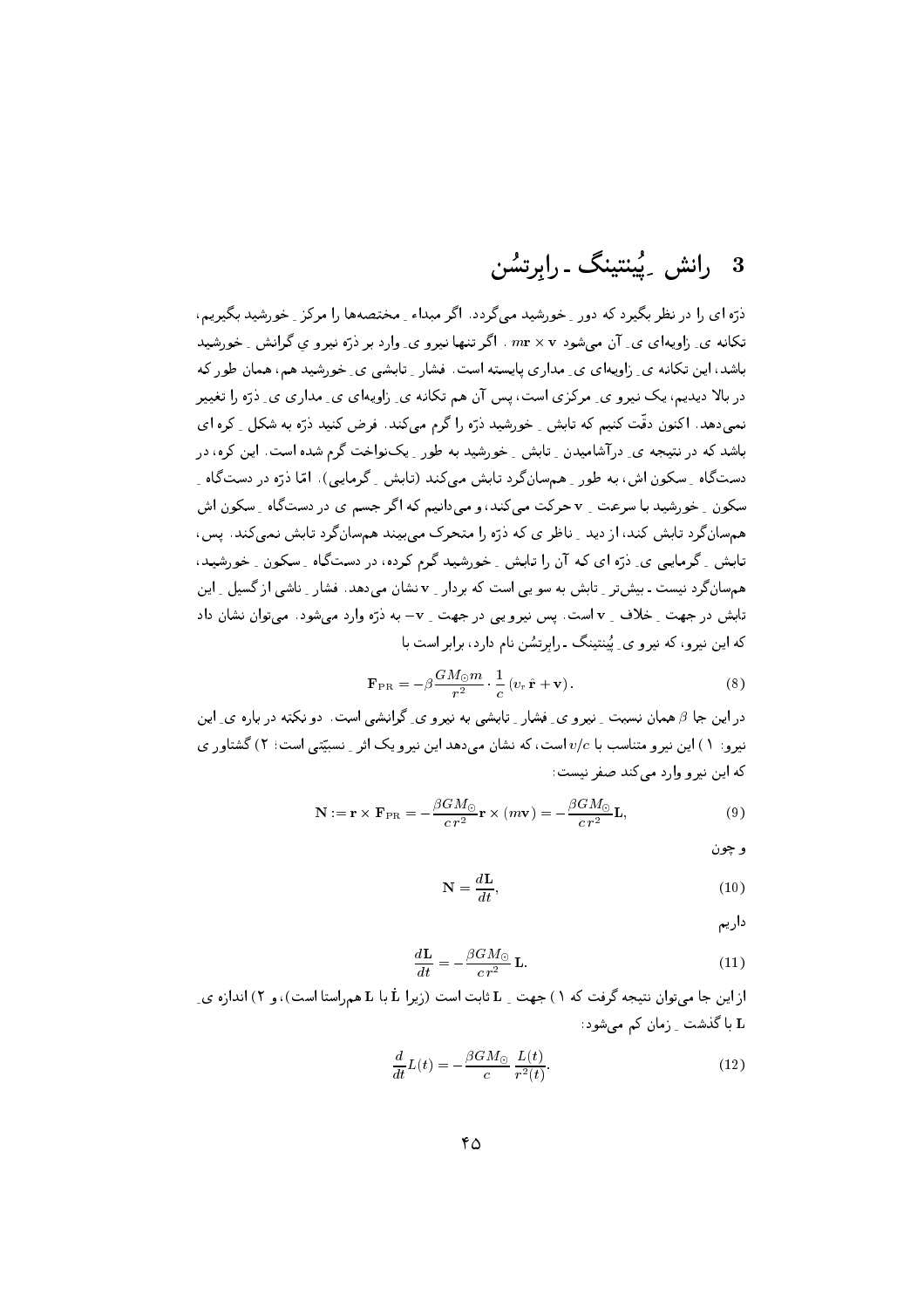.<br>ذرّه ای را در نظر بگیریم با 1 > *β ک*ه دور <sub>-</sub> خورشید در مدار ی دایره ای مے گردد. اگر فرض کنیم تنها نیرو ی ِ وارد بر آن نیرو ی ِ گرانش ِ خورشید است، در این صورت  $\frac{m\, v^2}{r^2}=\frac{m\, v^2}{r}$  . از این جا نتیجه می،شود: الف)  $U = \sqrt{G \, M_\odot / r} \, \left( \frac{\omega}{\nu} \right) = 1$ ، و ج $\omega$  دوره ی ِ تناوب، یعنی . دمان ی که طول می کشد درّه یک دور به دور ِ خورشید بگردد برابر است با  $T=2\pi r\sqrt{r/G\,M_\odot}$  . نيرو ي پُينتيگ ـ رايرتشن طبق \_معادله ي\_ (12) باعث مے شود L تغيير كند. البتّه يا وجود \_ نيرو ي\_ یُبنتیگ ـ رابرتِسُن دیگر معادله ی ـ  $\overline{K} = m \sqrt{G\,M_\odot\,r}$  برقرار نیست، امّا نیرو ی ِ یُبنتیگ ـ رابرتِسُن خیل ی کوچک است، زیرا متناسب با  $v/c$  است. پس میتوان فرض کرد که  $\sqrt{GM_\odot\,r}$   $\simeq 1$  . اگر از این تساوی ی ِ تقریبی مشتق بگیریم و آن را در (12) بگذاریم، میرسیم به معادله ی ِ دیفرانسیل ِ

$$
\dot{r} \simeq -2\beta \frac{GM_{\odot}}{c} \cdot \frac{1}{r},\tag{13}
$$

 $r(0) = r_0$  که حل آن با شرط آغازین که  $r(0) = r_0$ 

$$
r^{2} \simeq r_{0}^{2} - 4\beta \frac{GM_{\odot}}{c}t
$$
  
=  $r_{0}^{2} \left(1 - 4\beta \frac{GM_{\odot}}{c} \frac{t}{r_{0}^{2}}\right)$   
=  $r_{0}^{2} \left(1 - 4\frac{\beta v_{0}}{c} t \frac{2\pi}{T_{0}}\right)$   
=  $r_{0}^{2} \left(1 - 2\frac{t}{\tau}\right)$   

$$
T_{0} = \frac{2\pi r_{0}}{v_{0}}
$$
  

$$
\tau := \frac{c}{\beta v_{0}} \frac{T_{0}}{4\pi}.
$$
 (14)

یعنبی زمان \_ مشخّصه ي\_ اثر \_ پُينتيگ ــ رابرتِشْن (يعنبي زمان ي كه طول ميكشد تا اين نيرو تغيير \_ محسوس ی در مدار ِ ذرّہ بدھد)  $\tau$  است که برابر است با  $\frac{r_0}{4\pi}\frac{T_0}{4\pi}$  . این معادله نشان میدھد که  $r$  با گذشت <sub>- ن</sub>مان کوچک می شود، یعنی درّه به خورشید نزدیکتر می شود . اکنون درّه ای در نظر بگیریم که در فاصله ی ِ AU ، یعنی در فاصله ی ِ m 10 × 1.5 × 1.5 × 10 از مرکز ِ خورشید به دور ِ خورشید  $c/v$  بگردد. از قانون \_ کِیلِر <sup>d)</sup> میدانیم که  $\hat{r}^{3/2}$  سال طول میکشد تا این ذرّه به دور \_ خورشید بگردد. برا ی ِ چنین ذرّہ ای تقریباً  $\hat{r}^{1/2}$  است، و به این ترتیب  $\tau$  تقریباً  $\frac{\hat{r}^2}{\beta}$  سال است. پس مثلاً اگر ذرَّهها یبی به ابعاد 1µm در ناحیه ی ِ سیّارکها (3 ~ ۴) به وجود بیایند ـــ مثلاً به دنبال ِ آمدن ِ یک دنبالهدار ـــ انتظار داریم این ذرَّهها به علَّت ِ نیرو ی ِ یُینتیگ ـ رابرتسُن، پس از حدود ِ 10<sup>4</sup> سال به خورشید برسند. به این ترتیب انتظار نداریم غبار ِ زیاد ی در منظومه ی ِ شمسی باشد. البتّه یک عامل ِ ِ دیگر هست که میتواند جلو ی ِ این جارو شدن ِ غبارها را بگیرید، و آن گیر اُفتادن ِ غبار در جاها یی است که به اصطلاح مدار ِ شان با مدار ِ یک سیّاره در حالت ِ تشدید قرار میگیرد.

چیز ی که نیرو ی ِ یُینتیگ ـ رابرتشُن را به وجود می آورد در واقع پراکنده شدن ِ نور ِ خورشید از ذرّه است: ذرّه نور \_ خورشید را جذب میکند، بعد دوباره خود اش تابش میکند. الکترون ساختار \_ درونبی ندارد و نمیتواند فتون را جذب کند (و گرم شود و بعد تابش کند)، امّا این امکان هست که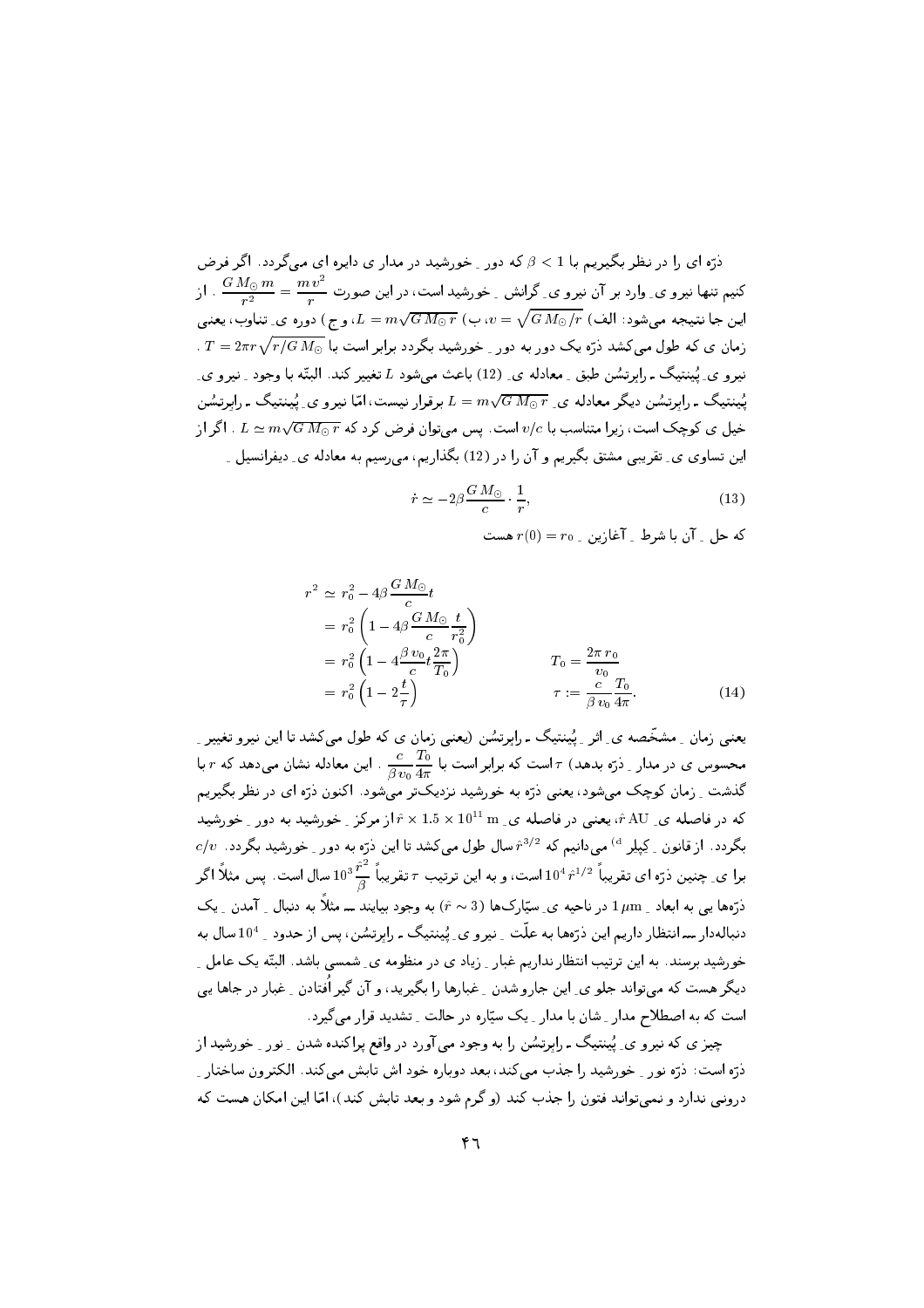الکترون یک فتون <sub>-</sub> پرتوها ی ِ خورشید را بپراکند. یک ی از انواع <sub>-</sub> پراکندهگی ی ِ فتون از الکترون، یراکندهگی ی ِ تامسون است (که در واقع حد ِ نانسبیّتی ی ِ پراکندهگی ی ِ کامیتون است [6]). با استدلال ي شبيه \_ آن چه در بالا آمد، مي توان نشان داد كه پراكنده گي ي\_ تامسون هم منجر به وارد شدن ِ یک نیرو و گشتاور ِ پُینتینگ ـ رابرتسُن میشود. به این ترتیب الکترونها و پروتونها یی که در اطراف ِ ستاره ای ول اند، در نتیجه ی ِ این نیرو به سمت ِ ستاره میاُفتند. ضمناً چون سطحمقطع ِ پراکندہگی ی ِ تامسون با عکس ِ مجذور ِ جرم ِ درّہ متناسب است [6 ص 695])، رانش ِ ِ .<br>پُیننتیگ ـ رابرتسُن برا ی ِ الکترونِها قویتر است، به این ترتیب انتظار داریم یک جریان ِ الکتریکی در اطراف ِ ستارہ به وجود بیاید، و این منجر به یک میدان ِ مغناطیسی میشود [5 ص 415].

اگر 1 < 6، نیرو ی ِ فشار ِ تابِشی بر گرانش غالب است. در این حال، اگر نیرو ی ِ پُینتیگ ـ رابرتسُن نبود، ذرّه از خورشید دور میشد. یک سؤال <sub>-</sub> خوب، که یافتن <sub>-</sub> پاسخ <sub>-</sub> آن را به خواننده ی<sub>-</sub> علاقهمند وا می گذارم، این است که در این حالت نیرو ی ِ پُینتینگ ـ رابرتشُن چه می کند.

# 4 اثر ِ پارکُفسکی

دوباره ذرّه ای را در منظومه ی ِ شمسی در نظر بگیریم که تابش ِ خورشید را جذب می کند. وقت ی اندازه ی ِ دُرّه خیل ی کوچک است (یعنی در مورد ِ غبارها) می توان فرض کرد که تمام ِ دُرّه یک نواخت گرم میشود و یکنواخت تابش میکند. این همان وضعیّت ی است که در اثر ِ یُبنتینگ ـ رابرتسُن دیدیم. اینک وضعیّت ی را در نظر بگریم که جسم آن قدر بزرگ است که نمیتوان فرض کرد تمام ِ آن هم‹ما است، و در نتیجه نمیتوان فرض کرد که تابش ِ ِ آن در دستگاه ِ سکون اش همسان گرد است. مثلاً سپّارک ی را در نظر بگیرید<sup>3</sup>). فعلاً برا ی ِ ساده شدن ِ بحث فرض میںکنیم این سپّارک کروی است (فرض ی که البتّه فرض ِ خوب ی نیست، زیرا سیّارکها معمولاً گرد نیستند). سیّارکها، هم تکانه ی ِ زاویهای ی ِ مداری دارند (چون به دور ِ خورشید میگردند)، هم تکانه ی ِ زاویهای ی ِ اسپینبی (که ناشی از حرکت ِ وضعی است). پس اگر رو ی ِ سپّارک ی زندهگی کنیم، می بینیم که سپّارک هم روز و شب دارد. طرف ِ ِ روز ِ ِ سپّارک، به طرف ِ ِ خورشید است و گرم میشود، و طرف ِ ِ شب ِ سپّارک تاریک است، و بر اثر ِ تابش سرد میشود. گرمترین جا ی ِ سپّارک جاها یی است که در آنها خورشید از سمتالراًس گذشته و دارد غروب میکند، زیرا در این جاها از صبح نور ِ خورشید تابیده و داغ شده (و البتّه به دلیل ِ تابش ِ خود ِ سطح ِ سیّارِک دارد سرد میشود). برعکس، سردترین جاها ی ِ سیّارک جاها یی است که در آنها خورشید دارد طلوع میکند، زیرا در این جاها، سیّارک، از ابتدا ی ِ غروب تا طلوع، بر اثر ِ تابش داشته سرد میشده. به این ترتیب، تابش ِ گرمایی ی ِ سیّارک، حتّا نسبت به ناظر ی که همراه ـ ِ سیّارک به دور \_ خورشید میگردد، همسانگرد نیست: در سمت ی که خورشید غروب میکند تابش بیشتر است، و در سمت ی که خورشید طلوع میکند تابش کمتر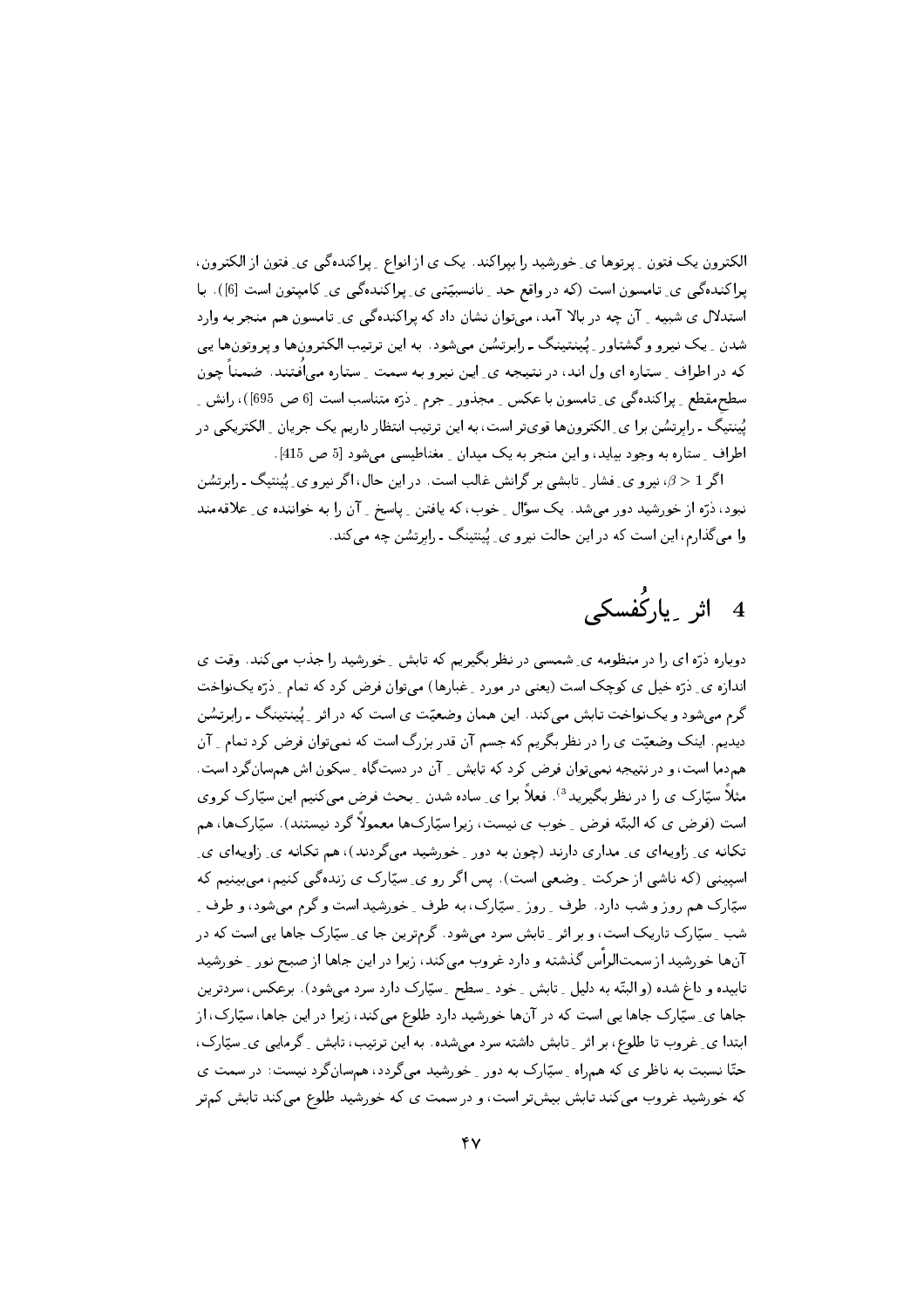است. به این ترتیب یک نیرو ی خالص ــ عکس العمل فشار - تابشی ــ به ستارک وارد می شود. این نیرو مرکزی نیست (یعنی به سمت -ِ خورشید نیست)، و باعث -ِ تغییر -ِ تکانه ی ِ زاویهای ی ِ سپّارک می شود، به نحو ی که اگر حرکت ِ وضعی ی ِ سپّاره و حرکت ِ انتقالی اش همجهت باشند، این نیرو سپّارک را از خورشید دور میکند. این اثر، که اثر ِ پارکُفسکی نام دارد، بسیار کوچک است. یک نکته ی ِ مهم این است که این نیرو به جرم، یا معادلاً به چگالبی ی ِ سپّارک، و ساختار ِ سپّارک، از جمله به چگالبی و رسانندهگی ی ِ سطح ِ ِ سیّارک، بستهگی دارد.

سیّا,ک <sub>-</sub> 6489 گُلِفکا <sup>e)</sup> سیّا,ک ی است به قطر <sub>-</sub> تقریباً m 500، و جزو <sub>-</sub> سیّارکها ی ِ نزدیک به زمین است. این سپّارک در 1991 کشف شد، و تا کنون چند بار با رادار موضع و پارامترها ی ِ مداری ی ِ آن تعیین شده است. این سنجشها به چنان دقّت ی رسیده اند که پژوهش گران توانسته اند اثر ِ پارکُفسکی را در مدارِ 6489 گُلِفکا بِبِینند. آن چه دیده شده این است که شعاع ِ مداری ی ِ 6489 گُلِفکا به دلیل <sub>۔</sub> اثر <sub>-</sub> یارکفسکی، از 1991 تا کنون حدود <sub>-</sub> 15 km تغییر کرده! به علاوه، به کمک <sub>-</sub> این اثر جرم، و در نتیجه چگالبی ی ِ 6489 گُلِفکا تعیین شده است که بنا بر ادعا ی ِ پژوهش گرها  $[5]$  است  $\rho = 2.7^{+0.4}_{-0.6} \text{ g cm}^{-3}$ 

#### بادداشتها  $\sqrt{5}$

<sup>1)</sup> این مطلب ی است که مردم در قرن <sub>-</sub> نوزدهم (یعنبی پیش از پلانک و اینشتین) هم مبیدانستند. بگذارید این مطلب را با توجّه به دانستهها ی ِ جدیدتر ِ مکانیک ِ کوانتمی به دست بیاوریم.  $h\,\nu/c$  فرض کنید فتون ی با بسامد  $\nu$  به ذرّه ای بخورد. انرژی ی ِ این فتون  $h\,\nu$ ، و تکانه ی ِ آن است (h ثابت \_ پلانک و c سرعت \_ نور است). اگر ذرّه این فتون را جذب کند، تکانه ی b v/c به  $dN_\nu$  ذرّه منتقل می شود . اگر ذرّه در مدّت <sub>بـ</sub>  $dt$  ثانیه  $dN_\nu$  فتون با بسامد بـ  $\nu$  جذب کند، تکانه ی $\Box$  منتقل شده به درّه  $dP = dN_{\nu}$   $h\,\nu/c$  است؛ پس نیرو ی ِ وارد بر درّه میشود  $F_{\nu} = h\,\nu\,n_{\nu}/c$ ، که در این جا آهنگ ِ فرود ِ فتون بر ذرّه است. فرض کنید ذرّه فتونها ی ِ گستره ی ِ خاص ی از  $n_\nu := dN_\nu/dt$ تابش را جذب کند، مثلاً گستره ی ِ  $\nu_{\rm min} \leq \nu \leq \nu_{\rm max}$  را. نیرو ی ِ کل ی که به ذرّه وارد میشود خواهد يود:

$$
F_{\rm rad} = \sum_{\nu_{\rm min}}^{\nu_{\rm max}} F_{\nu} = \sum_{\nu_{\rm min}}^{\nu_{\rm max}} \frac{1}{c} h \nu \, n_{\nu} = \frac{P}{c} \tag{15}
$$

که در این جا P آهنگ <sub>-</sub> جذب <sub>-</sub> انرژی است. این عدد به این طریق به دست می آید: میدانیم در نزدیکی ی ِ زمین، که  $10^{11} \text{ m} \times 10^{11}$ از خورشید  $^{(2)}$ فاصله دارد، در هر ثانیه از هر متر <sub>-</sub> مربع J 1400 انرژی ی ِ تابش <sub>-</sub> خورشید میگذرد . مساحت <sub>-</sub> کره ای به شعاع 11 × 10 برابر است با 2.8 × 10 $^{23}$  m  $\rm{^2}$  . حاصل ضرب 1 این دو عدد درخشنده گی ی خورشيد است.